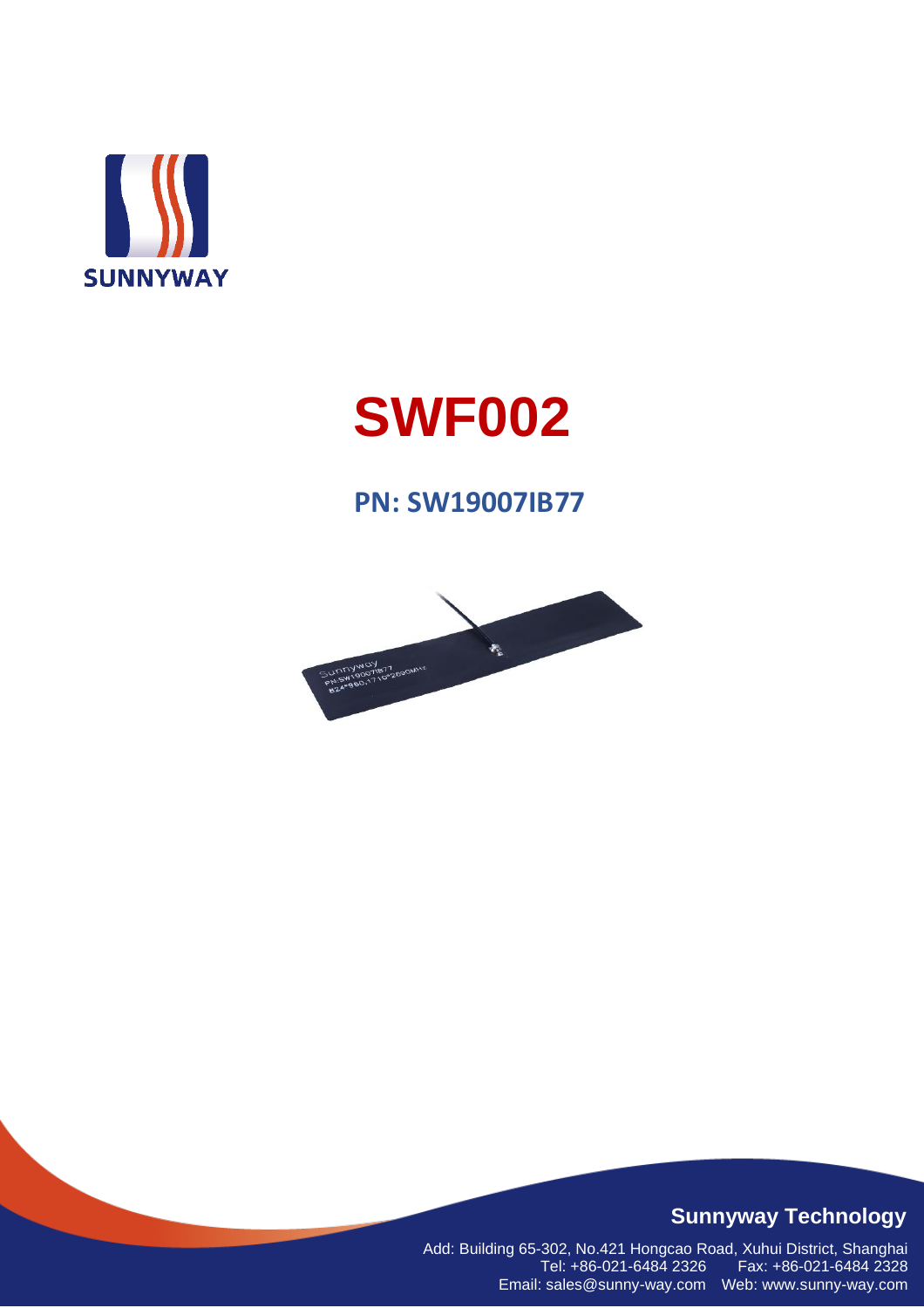

#### **1. Electrical Specifications**

| Standards                   | 4G&3G&2G         |                  |  |  |  |
|-----------------------------|------------------|------------------|--|--|--|
| Frequency range (MHz)       | 824~960MHz       | 1710~2690MHz     |  |  |  |
| Peak Gain (dBi)             | $-2.0 - 1.0$ dBi | -1.0~5.0dBi      |  |  |  |
| Average Gain (dB)           | $-6.0 - -1.8dB$  | $-6.0 - -1.2dB$  |  |  |  |
| <b>VSWR</b>                 | $ $ < 5.0        | $ $ < 3.0        |  |  |  |
| Return Loss                 | $ <$ -3.5        | $ $ <-8.0        |  |  |  |
| Efficiency (%)              | 25~65%           | 25~75%           |  |  |  |
| Polarization mode           | Linear           | Linear           |  |  |  |
| Radiation pattern           | Omni-Directional | Omni-Directional |  |  |  |
| Output impedance $(\Omega)$ | 50               | 50               |  |  |  |
| Max. Input Power(W)         | 25               | 25               |  |  |  |
|                             |                  |                  |  |  |  |

#### **2. Mechanical and Environmental Specification**

| Mounting Type    | Adhesive                                 |
|------------------|------------------------------------------|
| Adhesive Type    | 3M9471                                   |
| Connector Type   | U.FL Standard                            |
| Antenna size(mm) | $ 87.17$ mm (L) x 20.0mm (W) x0.12mm (H) |
| Material         | <b>FPC</b>                               |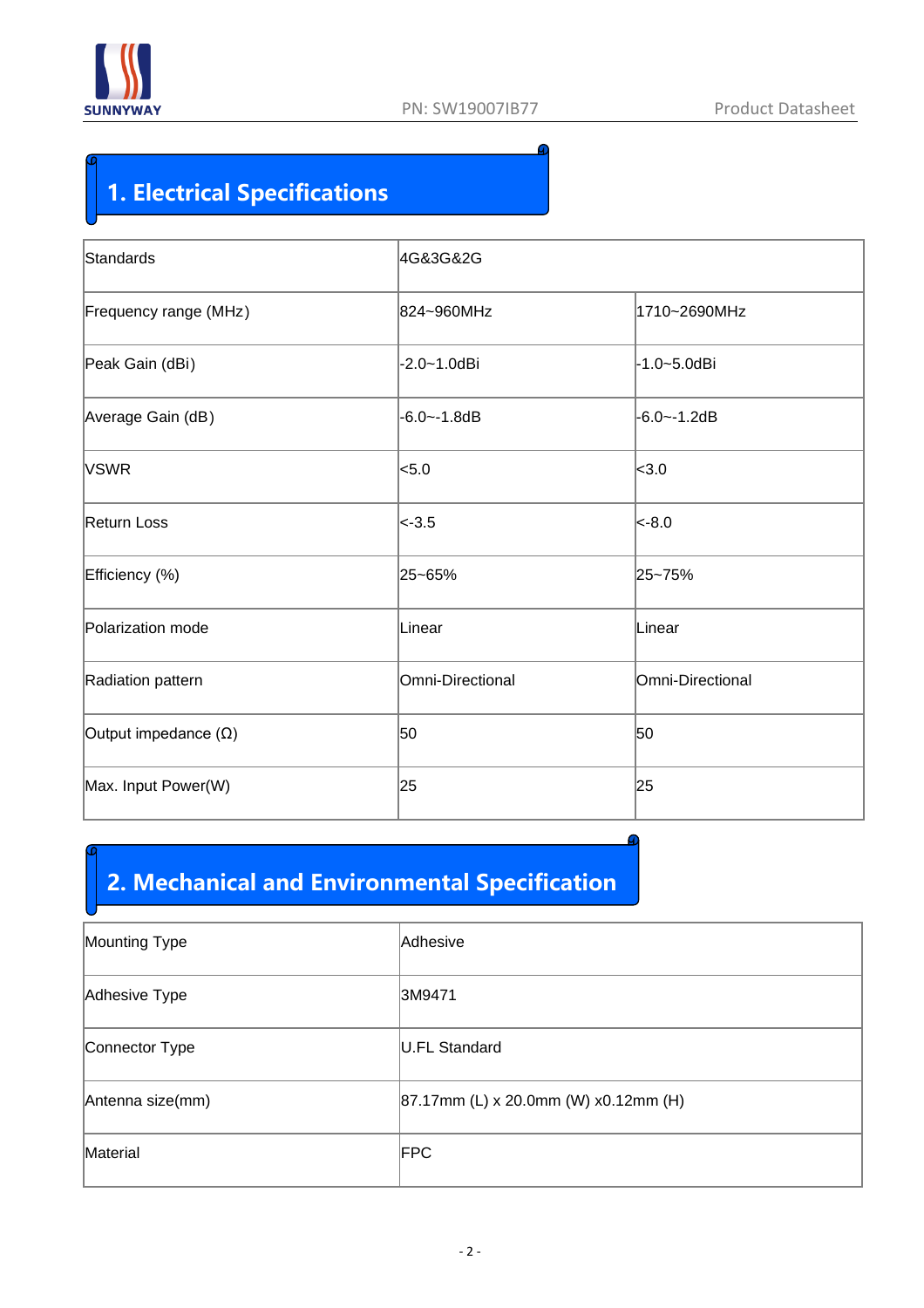

| Cable length(mm)           | $101$ mm           |
|----------------------------|--------------------|
| Operating Temperature (°C) | $-40$ °C ~ + 85 °C |
| Storage Temperature(°C)    | $-40$ °C ~ + 85 °C |

#### **3. Antenna parameters**

| FRE (MHz)               | 824     | 960      | 1710    | 1990     | 2690     |
|-------------------------|---------|----------|---------|----------|----------|
| <b>VSWR</b>             | 4.75    | 1.92     | 2.28    | 1.70     | 1.89     |
| <b>Return Loss</b>      | $-3.72$ | $-10.00$ | $-8.16$ | $-11.68$ | $-10.18$ |
| $Eff(\%)$               | 26.4    | 65.7     | 25.6    | 66.9     | 64.7     |
| <b>Average Gain(dB)</b> | $-5.77$ | $-1.82$  | $-5.92$ | $-1.74$  | $-1.89$  |



VSWR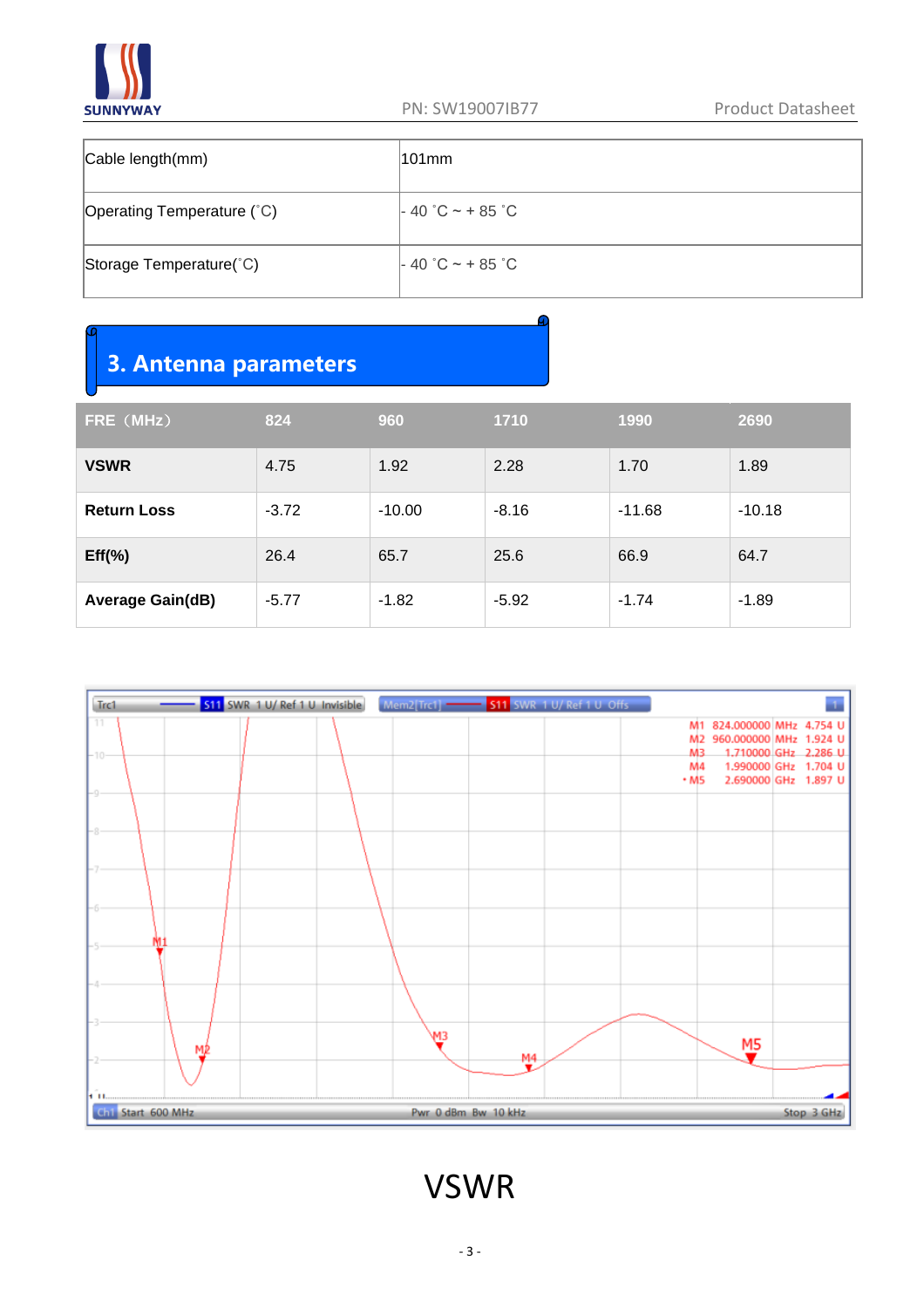





### Return Loss

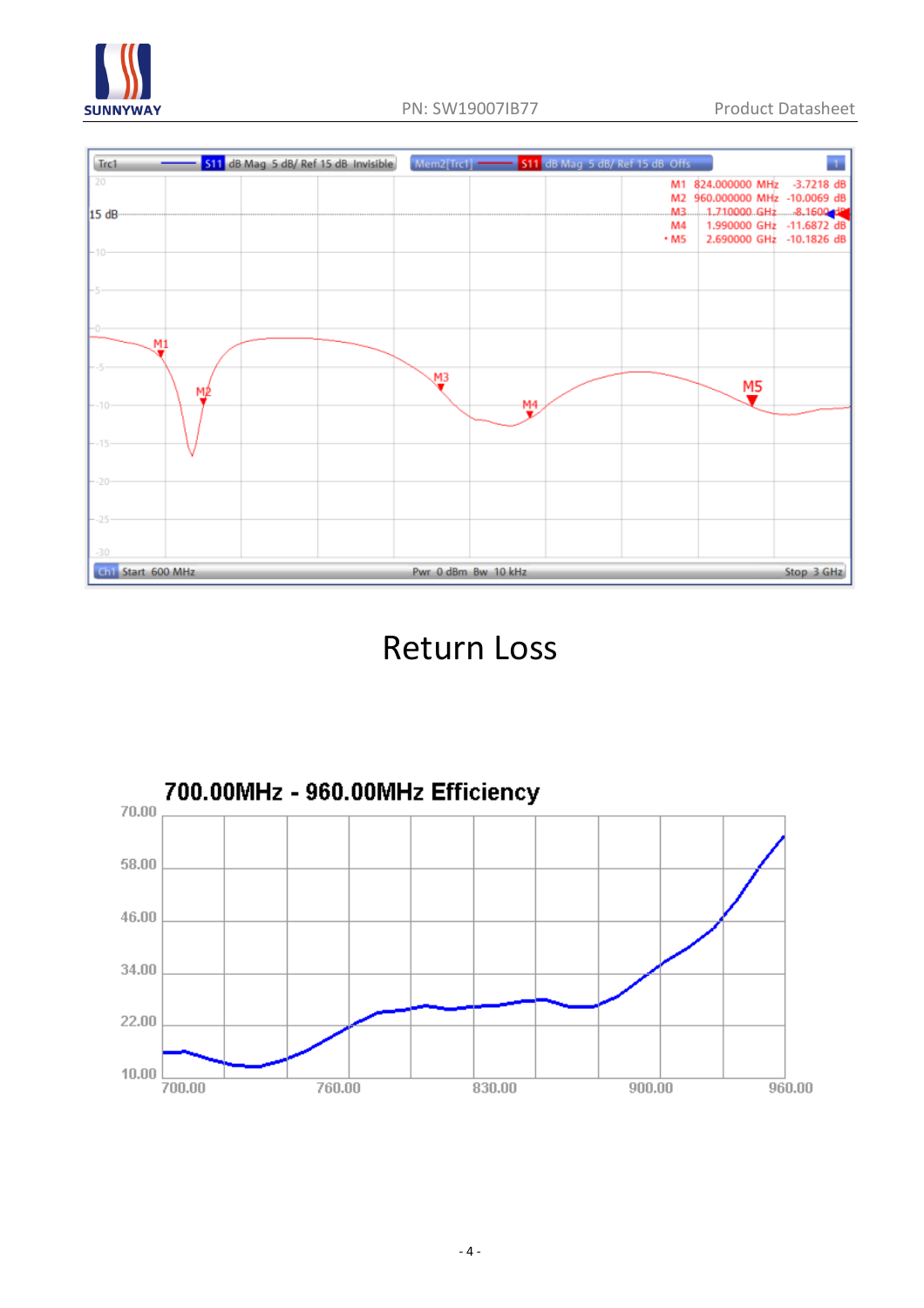





- 5 -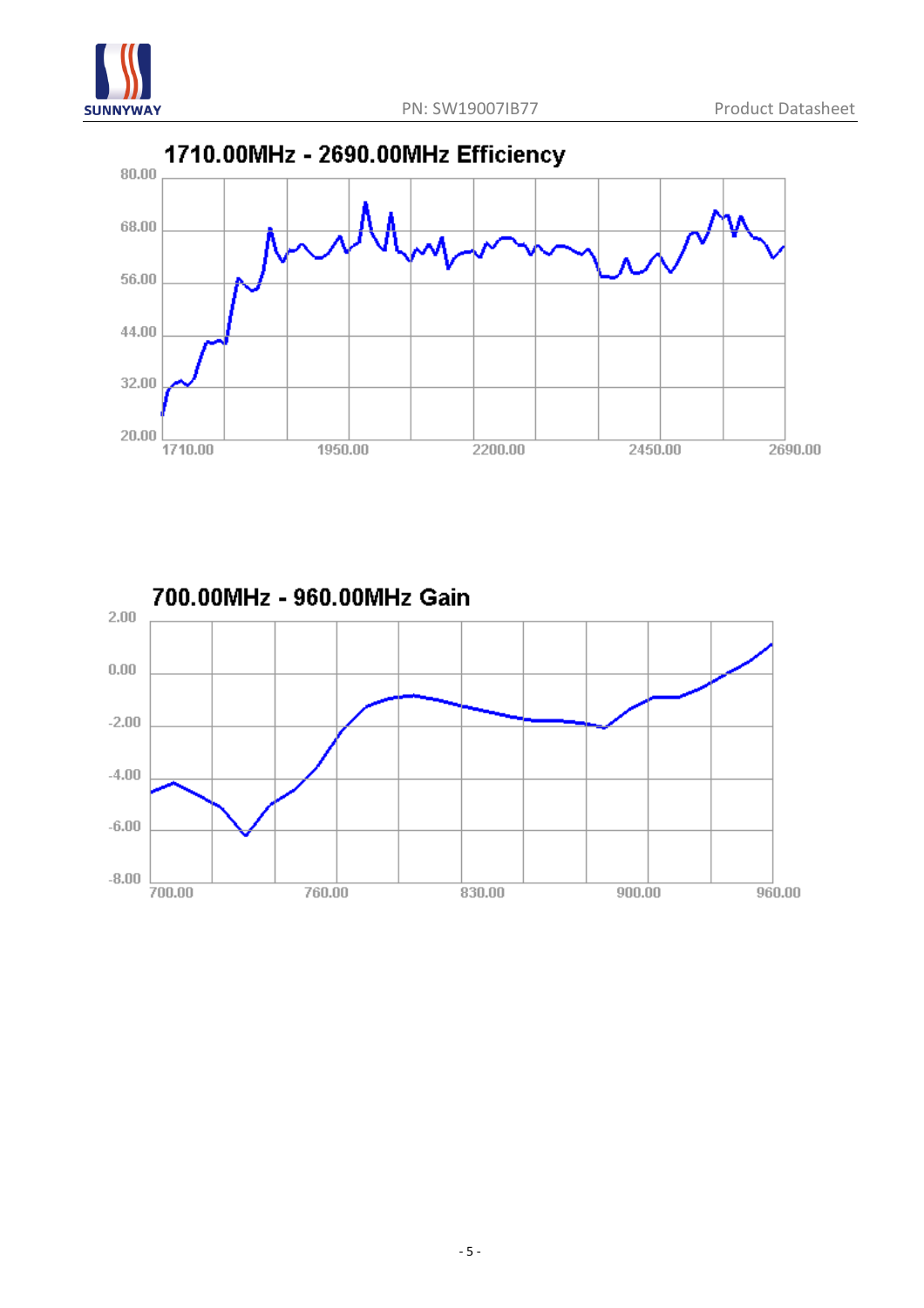

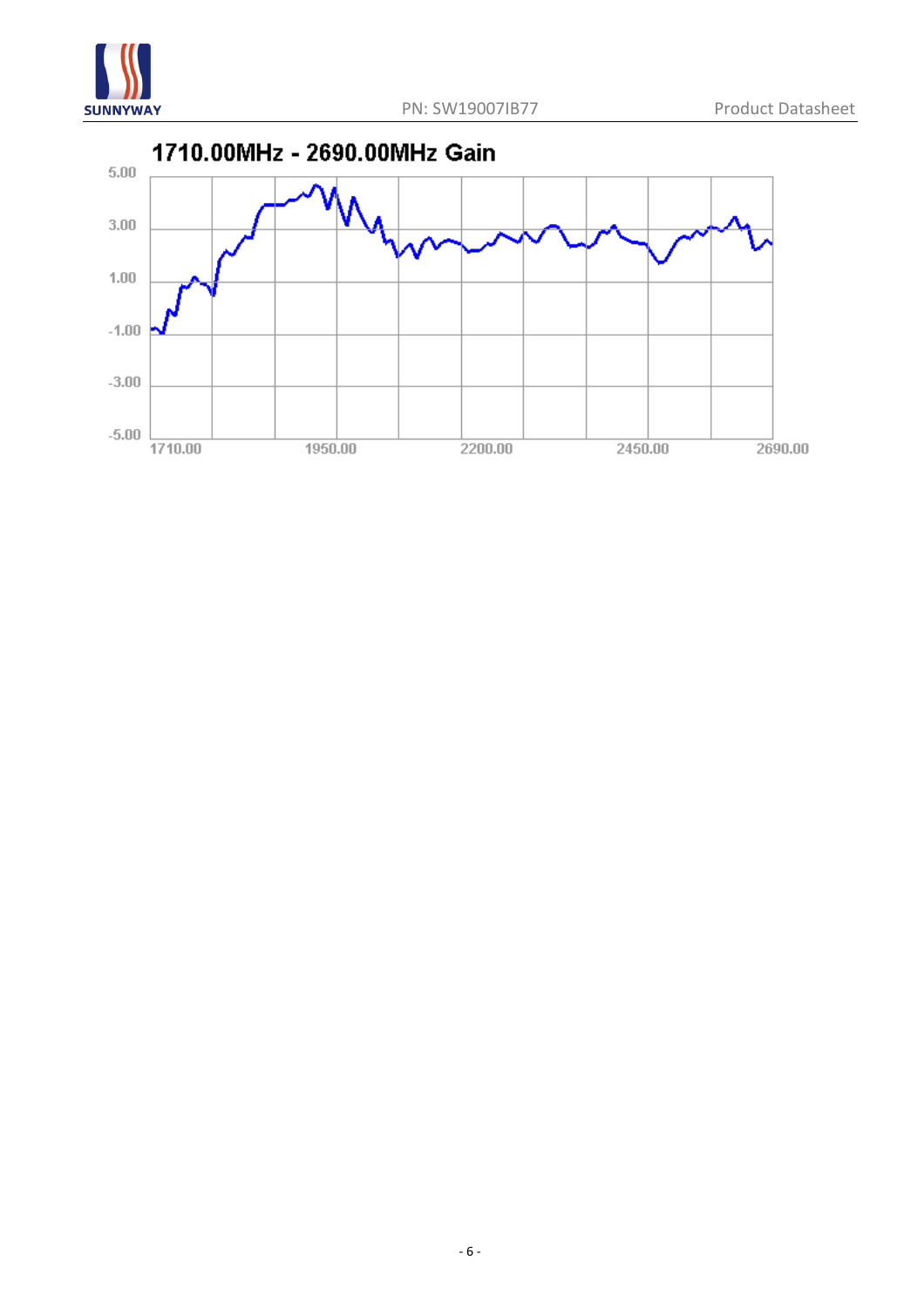

## Directional pattern